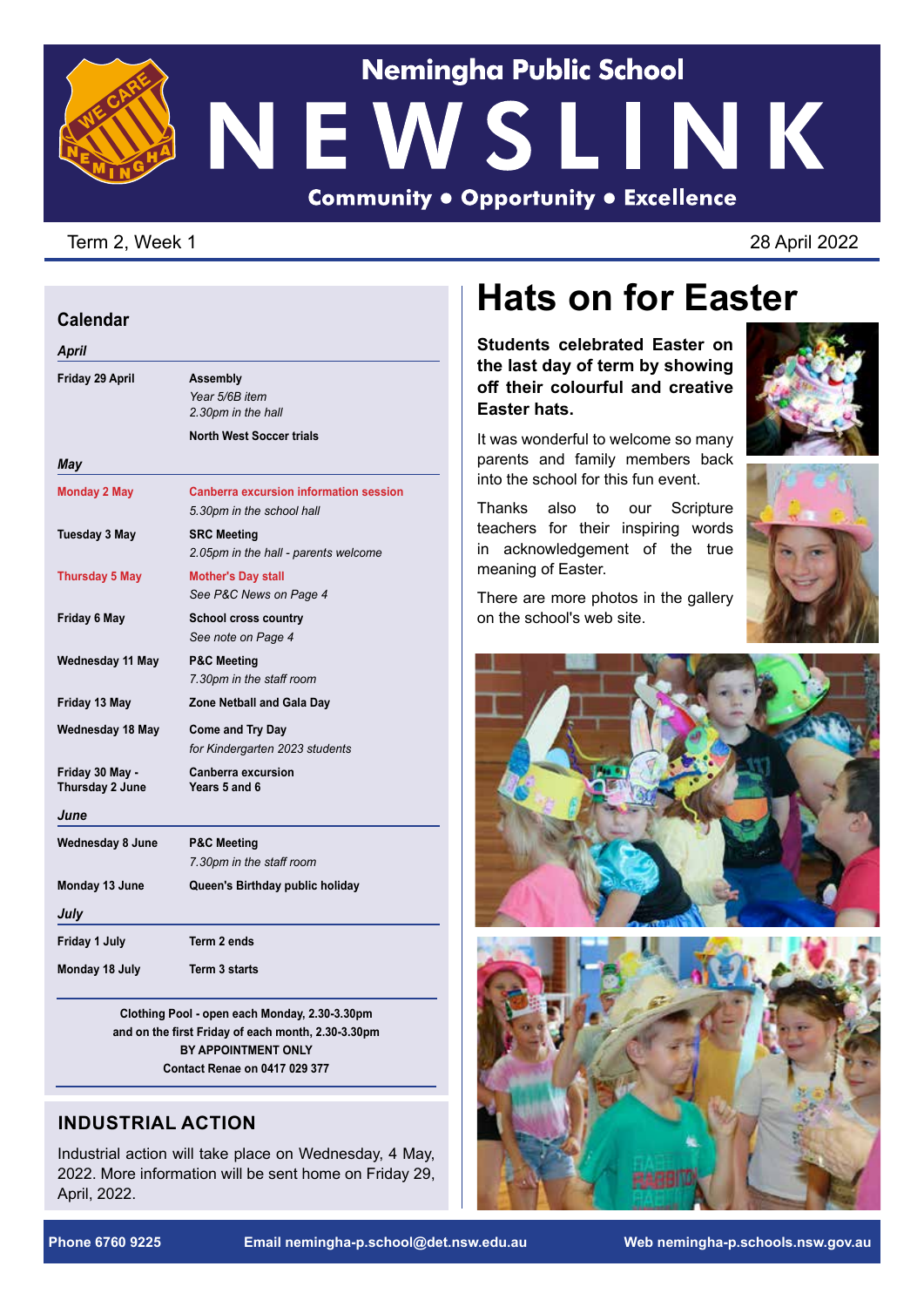

# **The importance of Country**

**Skye Davis**, Principal

#### **Welcome back to Term 2. We look forward to a happy and productive term.**

Staff returned to school on Tuesday 26 April and participated in Professional Learning on report writing, developing our Strategic Improvement Plan 2022-2025 and training in Welcome to and Acknowledgement of Country with Michelle Clare, Aboriginal Education and Wellbeing Advisor.

This course has been developed to bring awareness, understanding and respect for Country. It aims to support colleagues to develop their understanding of:

- 1. Cultural practices and protocols of Country
- 2. Significance of acknowledging Country
- 3. Differences between a Welcome to and Acknowledgement of Country
- 4. How to create a personal Acknowledgement of Country.

Staff feedback from this course has been very positive. We discussed protocols, experiences and ways to consult with community. Classes are looking to create their own acknowledgement. If you have any ideas and thoughts about this process, please contact your child's teacher on Class Dojo. Students may share their class discussions with you at home. We hope to highlight the importance of this practice and share our learning with our students and families. Some information from the National Indigenous Australians Agency (NIAA) - [https://www.indigenous.gov.](https://www.indigenous.gov.au/contact-us/welcome_acknowledgement-country) [au/contact-us/welcome\\_acknowledgement-country](https://www.indigenous.gov.au/contact-us/welcome_acknowledgement-country)

**Welcome to Country:** Only traditional owners or custodians of the land on which the event takes place can deliver a Welcome to Country.

**Acknowledgement of Country:** If a traditional owner is not available to do a Welcome to Country, an Acknowledgement of Country can be delivered instead.

**When:** An Acknowledgement of Country is usually delivered as part of welcome at meetings, gatherings (such as assemblies) and events.

It should be delivered at significant or large internal meetings or meetings with external participants; e.g. branch meetings, inter-departmental meetings, etc.

It was lovely to celebrate Easter with students and families on the last day of term. Our Scripture teachers conducted an Easter Service in our hall on the day also for students to enjoy.

Thank you to the staff and students who attended the Kootingal ANZAC Service on Monday. Congratulations to Hannah Coxhead, who did a wonderful job at reading the Ode at the ceremony.

### **Future engineers in 5/6M**

**During science lessons last term, students were challenged to learn about engineering buildings with earthquake-resistant features.** 



Students tested their original structures on a purpose-built 'shaking table' and reflected upon the effectiveness of their desian choices.

They then needed to make modifications

to improve their design and test again. In addition, students were restricted in their use of materials, with a tight budget and there was a competition to see who could design the tallest building.

After rigorous testing, Jiah and Parker's design won the competition constructing the tallest, most earthquake-resistant building.

Health lessons focused on positive and negative relationships and identifying strategies to strengthen weakening relationships. We learn about different emotions and how individual experiences allow us to interpret situations differently.



We played games of cricket and softball during sport and focused on striking and bowling skills.

**Vanessa Miller** and **Lauren Bowman**



#### *The monkey played the drum - /u/ /o/*

During Week 2 all of our Year 1 to Year 6 classes will be learning about the different ways the /u/ sound can be made. The sound box shows the many ways the /u/ sound can be made.

*I love eating cinnamon buns in the sun!*





All the students at Nemingha have access to online activities for each sound unit. You can access them at [www.soundwaveskids.com.au](http://www.soundwaveskids.com.au) using your child's class code. Week 2 is Unit 11.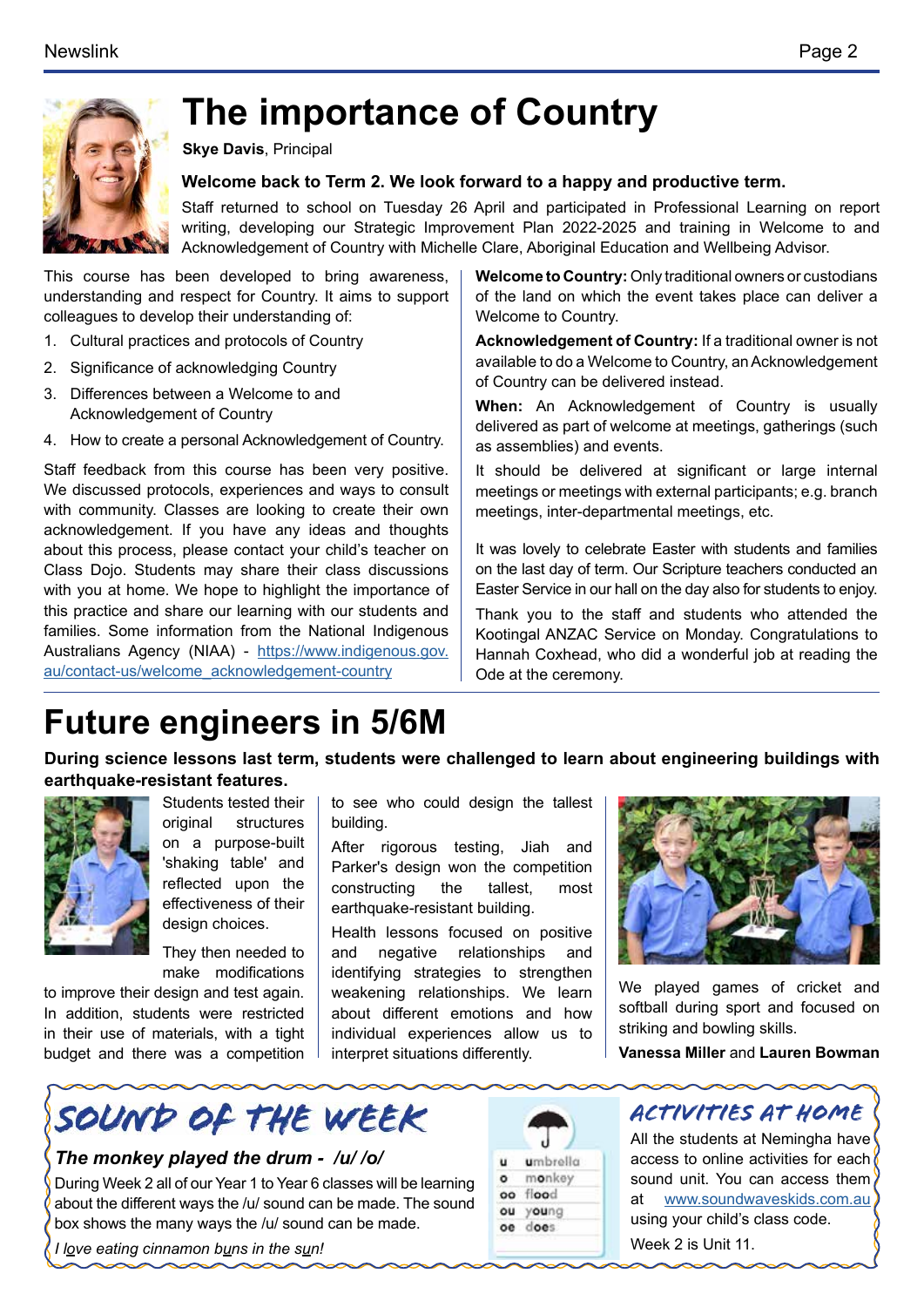# **Gomeroi Language and Culture**

**Last term, four Stage 3 students participated in a Gomeroi Language and Culture online workshop run by the NSW AECG (Aboriginal Education Consultative Group) and hosted by Jayden Kitchener-Waters.** 

Students learnt how to present an Acknowledgement of Country in Gomeroi language and how to say many other phrases to use at home and on country.

We hope more students will be able to participate in future Gomeroi and language workshops.

# **Uniform reminder**

**As we head into Term 2, below is a reminder of our winter uniform.** 

It is expected that the transition will take place over Week 1 and 2, Term 2 and full winter uniform will be worn from Monday Week 3 (the day after Mother's Day).

### *Girls' uniform*

**Summer:** Cap-sleeved princess-line dress with maroon collar with zip pocket. White ankle socks and black leather shoes.

**Winter:** Blue, maroon and yellow tartan fabric tunic. Maroon "cross-over" tie. Blue shirt. Navy stockings or long socks. Black leather shoes. Navy slacks may also be worn (not tracksuit pants) with blue shirt and long tie. Maroon v-neck jumper with embroidered school emblem.

#### *Sports uniform*

**Summer:** Maroon raglan polo shirt with gold inserts and embroidered badge, plain maroon shorts, white socks and sports shoes. Maroon netball skirts or 'skorts' can also be worn if desired.

**Winter:** As for summer with the addition of a maroon and gold microfibre jacket with embroidered school emblem and a microfibre track pant. These are only available from the clothing pool.

Summer and winter uniforms are available from the clothing pool and some uniform shops in Tamworth, who also have available fabric as well as pre-cut uniforms.

### *Boys' uniform*

**Summer:** Blue short sleeved shirt, grey shorts, black leather shoes, grey socks. Shirts and shorts are available from the clothing pool.

**Winter:** Blue long sleeved shirt, school tie, maroon v-neck jumper with embroidered school badge, grey trousers, grey socks, black leather shoes. The tie, jumper, shirt and trousers are available from the clothing pool.

#### *Sports uniform*

**Summer:** Maroon raglan polo shirt with gold inserts and embroidered badge, plain maroon shorts, white socks and sports shoes. Shirts and shorts are only available from the clothing pool.

**Winter:** As for summer with the addition of a maroon and gold microfibre jacket with embroidered school emblem and microfibre track pants. These are only available from the clothing pool.

Gold Awards Congratulations to Pia Flemming, who will receive a Gold Award, along with the other recipients, at tomorrow's assembly.

### Wise words ... literacy and numeracy with Lynne Weis

#### *How to help your kids with talking and listening skills*

Use everyday opportunities to talk with and listen to your child as they share things that are of interest or importance to them.

Show your child you are interested in what they are saying when they are speaking by giving nods, smiles, sounds, supportive words and gestures. The positive feedback helps reinforce to them that what they say is important and worthwhile.

If your child has trouble remembering things said to them, it's a good idea to encourage them to repeat in their mind what has been said, then retell it in their own words. Making notes can help if they have to do a task.

If you are planning something such as a party or an outing, try having a brainstorming session with your child. You can do this just by listening and sharing ideas or by writing them down together.

Discuss common dates on a family calendar, such as public holidays, and have your child mark in important events.

From the calendar, talk about days, months and years in relation to events such as birthdays and other special occasions.

When walking or travelling together, talk about street names and the meaning of signs, etc. You could discuss anything known about names and signs encountered (eg give an explanation about how street names may have come about).

From:[https://education.nsw.gov.au/parents-and](https://education.nsw.gov.au/parents-and-carers/learning/english/english-tips/eight-ways-to-help-your-child-with-talking-and-listening-skills )[carers/learning/english/english-tips/eight-ways-to](https://education.nsw.gov.au/parents-and-carers/learning/english/english-tips/eight-ways-to-help-your-child-with-talking-and-listening-skills )[help-your-child-with-talking-and-listening-skills](https://education.nsw.gov.au/parents-and-carers/learning/english/english-tips/eight-ways-to-help-your-child-with-talking-and-listening-skills )



a fortnightly focus on

**Thinking of applying** for Year 5 entry to an opportunity class in 2023?

You must apply online at:<br>https://education.nsw.gov.au/publicschools/selective-high-schools-and-opportunityclasses/year-5